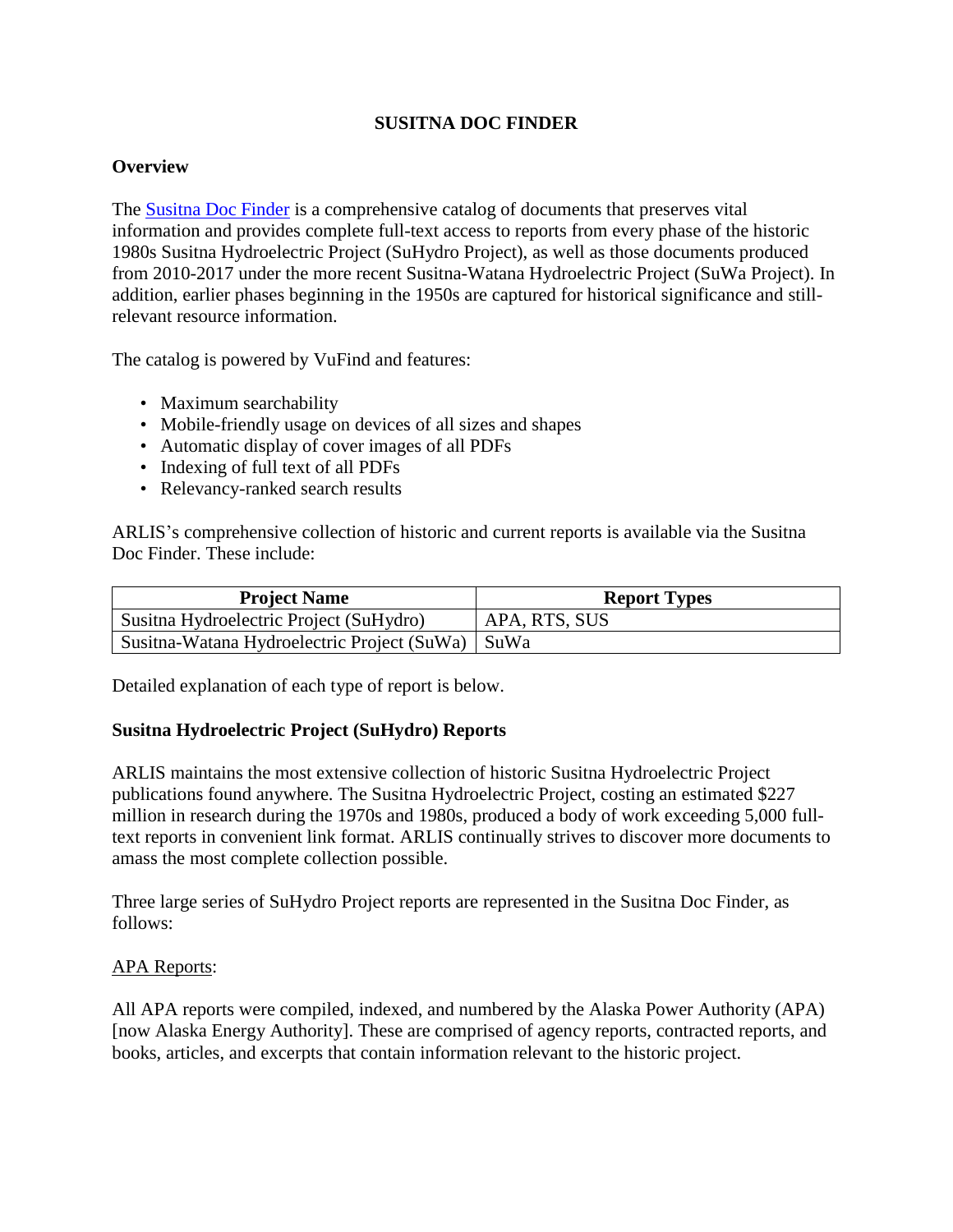• A digital copy of the APA numerical index may be found at: <http://www.arlis.org/docs/vol1/Susitna/35/APA3573.pdf>

• A digital copy of the APA alphabetical index may be found at: <https://www.arlis.org/docs/vol1/Susitna/35/APA3572.pdf> Title of the both finding aids: *Susitna Hydroelectric Project Document Index*

# RTS Reports:

Aquatic Studies, conducted by the Alaska Department of Fish and Game (ADF&G), received RTS report numbers. RTS (Research and Technical Services) is the section of the ADF&G Division of Sport Fish that had primary responsibilities for fish impact studies related to Susitna Hydroelectric Project.

There are three finding aids for RTS reports:

- Brief version:<http://www.arlis.org/docs/vol1/Susitna/40/APA4054.pdf>
- Annotated version:<http://www.arlis.org/docs/vol1/Susitna/40/APA4053.pdf>
- Enhanced annotated version with covers and tables of contents of each report: <http://www.arlis.org/docs/vol1/Susitna/41/APA4157.pdf>

Title of the finding aids: *Susitna River Aquatic Studies: Divisions of Sport and Commercial Fisheries.*

### SUS Reports:

These reports were compiled and numbered by Arctic Environmental Information and Data Center (AEIDC) in fulfilment of an aquatic impact study project related to the SuHydro project.

• A digital copy of the numerical SUS index may be found at: <http://www.arlis.org/docs/vol1/Susitna/40/APA4030/APA4030a.pdf> Title: *Susitna Aquatic Impact Assessment Project Bibliography*

# **SuWa Project Reports**

### SuWa Reports:

These reports were mainly produced by agencies and contractors associated with the Susitna-Watana Hydroelectric Project (SuWa Project), 2010-2017. ARLIS systematically assigned SuWa numbers and included uniform cover pages for each SuWa report, in order to impose a coherent numbering system to the overall report series which was individually issued by many different entities with little internal numbering or naming consistency.

# **ARLIS's Role**

Alaska Resources Library and Information Services (ARLIS) was on contract to the Alaska Energy Authority 2009-2017 to augment and maintain these collections in support of the